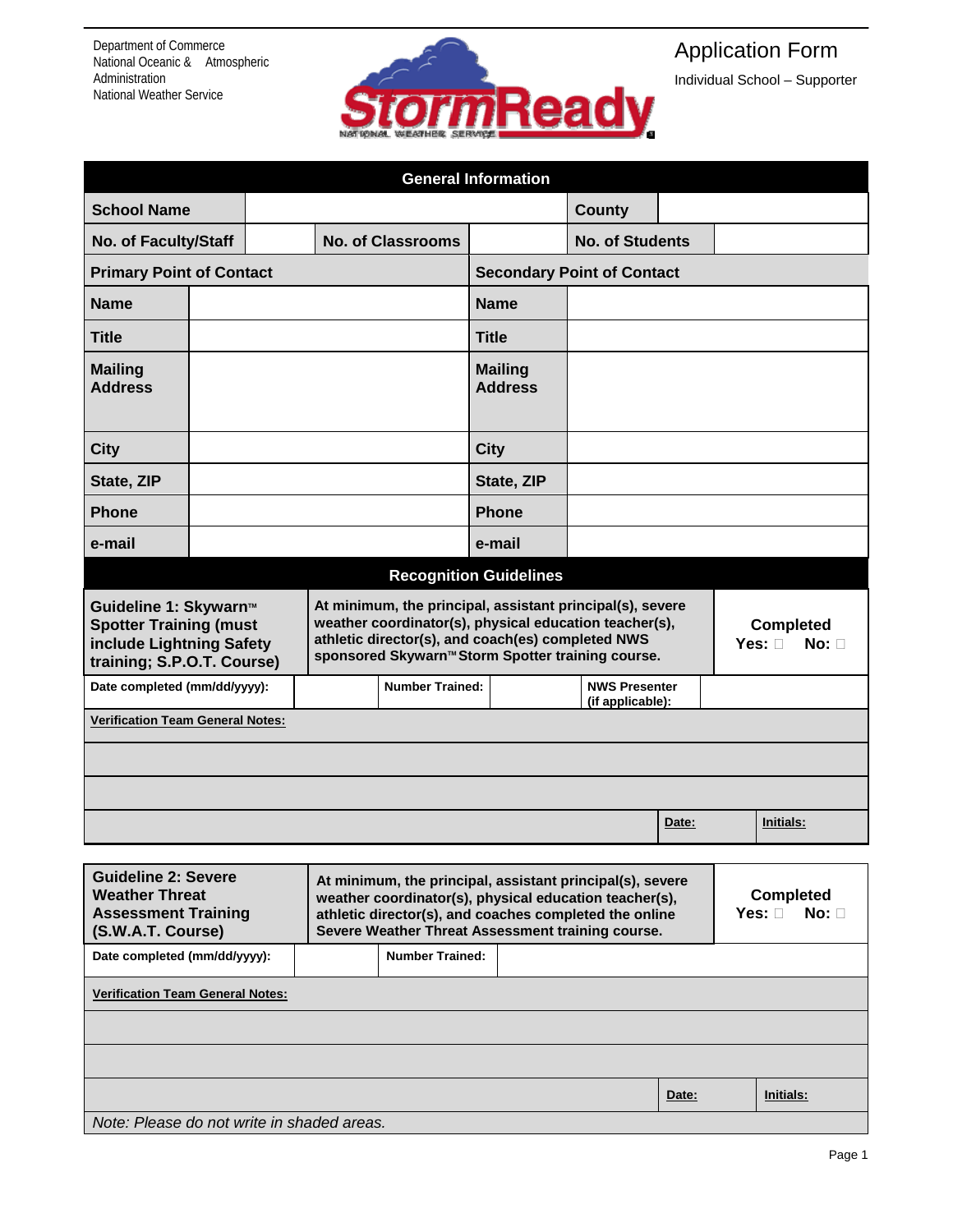Department of Commerce National Oceanic & Atmospheric Administration National Weather Service



## Application Form

Individual School – Supporter

| <b>Guideline 3: Severe</b><br><b>Weather Emergency Plan</b><br>(S.W.E.P.)  | Develop, customize, maintain and review the SWEP with<br>faculty annually. Designate severe weather<br>coordinator(s).                                                          | <b>Completed</b><br>No: $\square$<br>Yes: $\square$ |                                                  |                                                  |  |  |
|----------------------------------------------------------------------------|---------------------------------------------------------------------------------------------------------------------------------------------------------------------------------|-----------------------------------------------------|--------------------------------------------------|--------------------------------------------------|--|--|
| <b>Verification Team General Notes:</b>                                    |                                                                                                                                                                                 |                                                     |                                                  |                                                  |  |  |
|                                                                            |                                                                                                                                                                                 |                                                     |                                                  |                                                  |  |  |
|                                                                            |                                                                                                                                                                                 |                                                     |                                                  |                                                  |  |  |
|                                                                            |                                                                                                                                                                                 | Date:                                               |                                                  | Initials:                                        |  |  |
| <b>Guideline 4: NOAA Weather</b><br>Radio                                  | A SAME NWR must be located in the school's front office<br>and in the athletic office.                                                                                          |                                                     |                                                  | <b>Completed</b><br>Yes: $\square$<br>$No: \Box$ |  |  |
| <b>Verification Team General Notes:</b>                                    |                                                                                                                                                                                 |                                                     |                                                  |                                                  |  |  |
|                                                                            |                                                                                                                                                                                 |                                                     |                                                  |                                                  |  |  |
|                                                                            |                                                                                                                                                                                 |                                                     |                                                  |                                                  |  |  |
|                                                                            |                                                                                                                                                                                 | Date:                                               |                                                  | Initials:                                        |  |  |
|                                                                            |                                                                                                                                                                                 |                                                     |                                                  |                                                  |  |  |
| <b>Guideline 5: Back-up</b><br><b>Weather Source</b>                       | Establish at least one backup method to receive real time<br>weather information at the front office.                                                                           |                                                     | <b>Completed</b><br>Yes: $\square$<br>$No: \Box$ |                                                  |  |  |
| <b>Please Describe:</b>                                                    |                                                                                                                                                                                 |                                                     |                                                  |                                                  |  |  |
|                                                                            |                                                                                                                                                                                 |                                                     |                                                  |                                                  |  |  |
| <b>Verification Team General Notes:</b>                                    |                                                                                                                                                                                 |                                                     |                                                  |                                                  |  |  |
|                                                                            |                                                                                                                                                                                 |                                                     |                                                  |                                                  |  |  |
|                                                                            |                                                                                                                                                                                 |                                                     |                                                  |                                                  |  |  |
|                                                                            |                                                                                                                                                                                 | Date:                                               |                                                  | Initials:                                        |  |  |
| <b>Guideline 6: Tornado</b><br><b>Shelter Areas</b>                        | Identify and prominently mark all potential tornado shelter<br>areas on the school grounds. Routes to shelter areas<br>should be marked if students and/or faculty are normally | <b>Completed</b><br>$No: \Box$<br>Yes: $\square$    |                                                  |                                                  |  |  |
| Include a basic floor plan of the shelter areas and routes in the S.W.E.P. |                                                                                                                                                                                 |                                                     |                                                  |                                                  |  |  |
| <b>Verification Team General Notes:</b>                                    |                                                                                                                                                                                 |                                                     |                                                  |                                                  |  |  |
|                                                                            |                                                                                                                                                                                 |                                                     |                                                  |                                                  |  |  |
|                                                                            |                                                                                                                                                                                 | Date:                                               |                                                  | Initials:                                        |  |  |